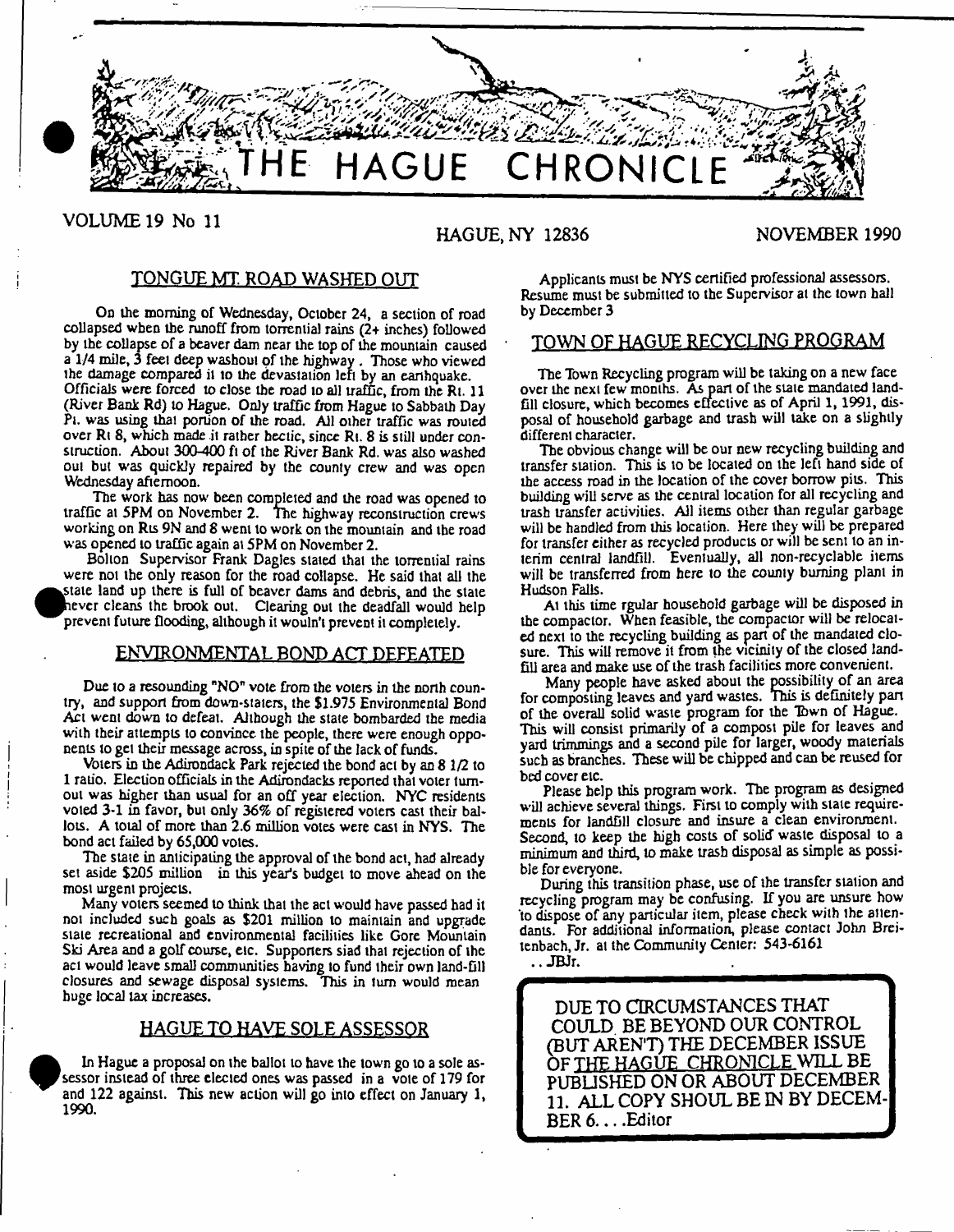# WANTED

Clifton West, town historian wants to thank those who answered his requests for items last month. He now has a couple more requests. He would like pictures (and names) of championship basketball teams, particularly the last few years; also pictures of cheerleaders, names and years.

He would also like the names of any Hague graduates who have entered professional fields.

Clifton has asked that he receive this information immediately, if possible.

#### HOLIDAY FESTIVAL OF TREES

The Ticonderoga Historical Society will again present a Holiday Festival of Thees opening Sunday, November 18 at Hancock House, Moses Circle, Ticonderoga. A Merchants' Fashion Show will be featured at 2PM on that day.

An art show of winter scenes by area artists will be open in the Gallery, extending until after New Year's.

We are indeed fortunate to have this fine gallery in the town of Ticonderoga. The entire Hancock House is certainly worth your time to see and enjoy, and will be particularly attractive during the holiday season.

It is open Wednesdays through Saturdays from 10AM to 4PM. Come, enjoy!

# "LAKE GEORGE BOATS" NOW ON SALE

Lake George author Betty Buckell has published her third book, which will be on sale on November 19 at Radio Shack/ Bookmark in Ticonderoga. Mrs. Buckell's book, "Lake George Boats" gives the history' and pictures of excursion boats, as well as private launches dating back to the beginning of this century.

Recently Mrs. Buckell was the guest speaker for the Hague Historical Society in which she gave a sneak preview of her book. On November 18 The Lake George Historical Association is hosting a book signing at their headquarters on Canada Street in Lake George (the former court house). She has previously authored "No Dog Days at Huletts" and "Old Lake George Hotels."

### DOES YOUR FLAG NEED REPLACING?

There is nothing more beautiful than to see Old Glory, bright ly waving in the breeze. We Americans are pretty patriotic for the most part. However, there are occasional flags that are "tattered and tom" or just plain faded. We just can't take them to the landfill, but the American Legion offers us the option of burning them in a patriotic ceremony. Contact any member of the Legion and they will be happy to take care of it. At the same time you may want to order a new flag from the Legion. Let's fly our flags with pride!

# CUB SCOUT PACK 21 NEWS

On Saturday, October 20, scouts from Dens 1,2 and 3 gathered at the ham radio shack of Willy Hutchinson to participate in an international event, "Jamboree on the Air." The boys learned about ham radio operation and communicated with scouts and friends from Winston-Salem, NC, somewhere in Michigan, Liverpool, Nova Scotia and St. John's, Newfoundland. Willy was able to pick up the world headquarters for JOTA in Geneva, Switzerland and the national office in Texas. It was a "Big 10-4" day! Thanks, Willy!

The next Salurday, October 27, the Cubs and their families enjoyed an old-fashioned Halloween party at the Community Center. They bobbed for apples, visited Teiah's Haunted Comer

(great job!), tossed bean bags in the jack-o-lantern and had fun with a noisy ghost story. Cheri Smith was the lucky winner at the Great Pumpkin. The costumes were great! (And who was that masked man at the wall?)

Den #3 have all earned their Bobcat badges! Congratulations to Ryan Lawrence, Stephen LeBanon, Josh Plass, Kenny Slonitsch, Kevin Sionitsch and Tyler Wells. In Den #2 David Fitzgerald achieved Bear rank with a gold and 2 silver arrow points. Thor Gautreau earned a gold and a silver on his Bear rank.

Den #1 has another Wolf Scout, Donnie Smith! He also earned a gold arrow point. Thvish Costello has added 2 silver arrow points to his Wolf. Good work, guys!

.Many kind Hague residents have been contributing bottles and cans to Pack  $2\bar{1}$  in the collection box at the landfill. Thank you all and keep 'em coming! The Scouts will soon be selling first aid kits for your home, office or car. Please support us and keep yourself safe by purchasing these worthwhile items... $KC$ 

### HAGUE SENIOR CITIZENS CLUB

Tbe regular monthly meeting of the Hague Senior Citizens Club will be held on Tuesday, November 27 at 1PM (PLEASE NOTE: 1PM) at the Community Center. We will hear reports from the nominating committee, the Christmas party committee and the Christmas Basket committee. Following the business meeting Elaine Pickard, a representative from Niagara Mohawk will speak to us.

Tne Christmas party will be Friday, December 7 at Eddie's Restaurant at 12 Noon. Donations, to help defray the cost of the meal will be \$5.00 Because reservations must be made, please sign up for this party no later than Nov. 29. You may reserve a place by phoning 543-6161.

# FUEL ASSISTANCE PROGRAM

Representatives from the HEAP program (fuel assistance) will be at the Town Hall on Wednesday, November 28 from 10 -12 Noon.

It is necessary that you have documentation of income to participate in this program.

# <u>HOLIDAY PARADE SCHEDULED FOR T</u>I

On Saturday, November 24 the merchants of Ticonderoga will be sponsoring its annual Christmas parade and lighting of the Memory Tree. The parade is expected to get underway at 12 noon and featured this year will be a living Nativity, The parade organizes are looking for people to participate in this event - groups or individuals. The parade will pause at Champlain Valley Savings and Loan for the lighting of the Memory Thee and then on to the Community Building lawn where the community tree will be lighted. From there they will go to the Comer Alliance Church where there will be a brief Nativity pageant.

And of course - not to be forgotten - SANTA CLAUS will be a very big part of the parade and wherever he goes, Mrs. Claus tags along. Special guests will be Mickey and Minnie Mouse, Davy and Donald Duck, Pinocchio, Burl and Ernie Simpson, Popeye and Olive Oyl, Garfield, Frostie and Champlain Valley's own Champ.

Santa will be in Tbyland, in the window of The Fabric Shop after the parade. He is scheduled to be there at the following times: Nov. 28 from 2-4; Dec. 1 from 1-3; Dec. 8 from 1-3; Dec. 15 from 1-3 and Dec. 22 from 1-3.

So gather up your kids and head into Ti on November 24 for the big celebration!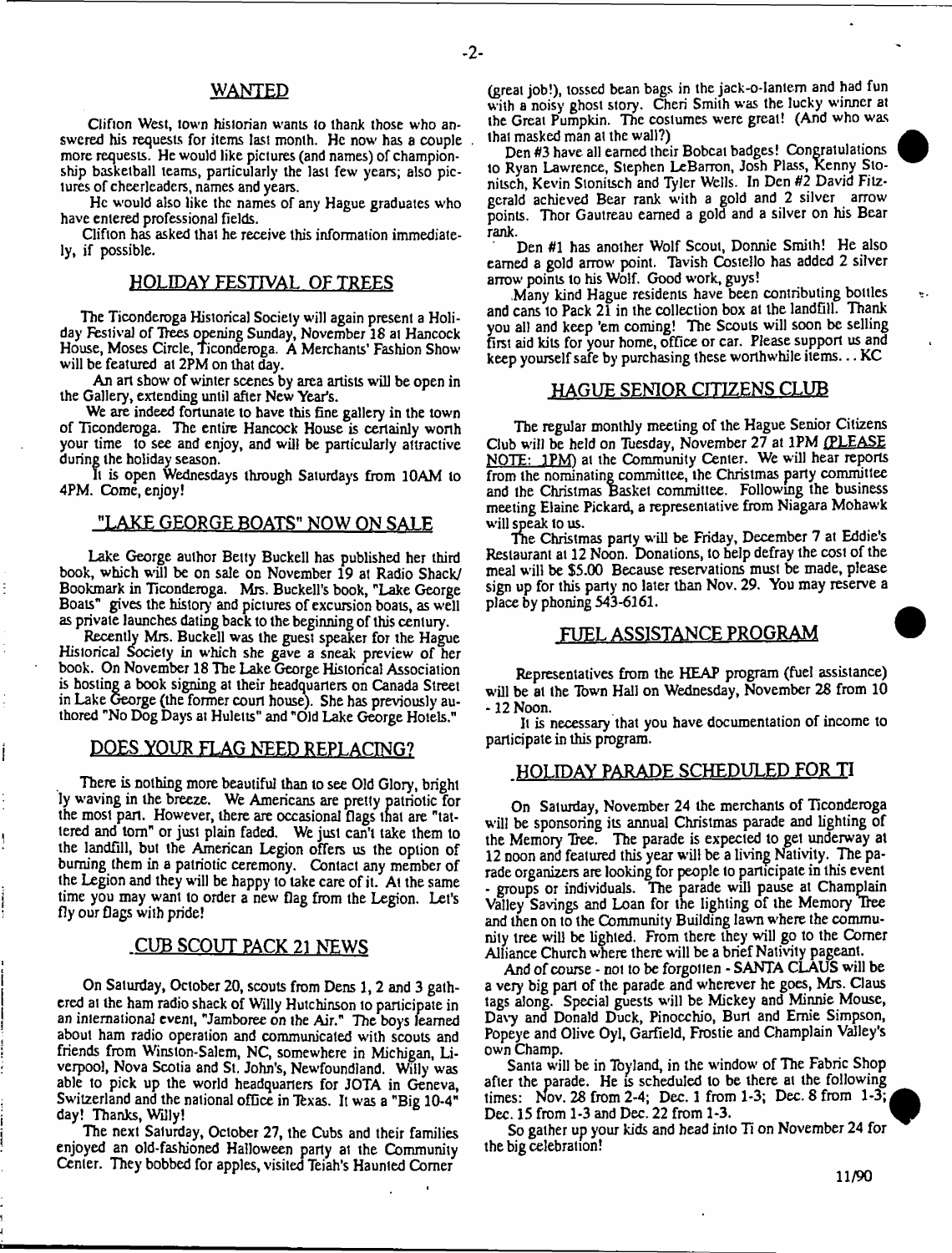# ZONING BOARD OF APPEALS - 10/25/90 TOWN BOARD MEETING - 11/13/90

At the ZBA meeting held on October 25,1990 a motion was made by Ron Pote to define the structure on the Michael's proprty at Friends Point as a dock. All members present approved the motion and a public hearing for a variance was set for November 15,1990 at 7PM.

The question of building rights transfer was tabled so that John Silvestri, town attorney, could interpret the regulation for the ZBA ... GL

# PRELIMINARY BUDGET MEETING

We learned at the preliminary budget meeting held on Tuesday, October 30, 1990 that revenues for 1990 were down by \$35,000 and 1991 is the year we tighten our financial belt.

With dock/marina mortgage, earnings, interest, taxes and help from APA down in 1991 General Expenses will drop by 6%, and Highway by  $5\%$ . In spite of this, our town tax rate will only increase 2.73%. There have been salary increases for town employees but no increase has been given to any board members. This preliminary budget was adopted by the board and will be presented to the public at its reghular board meeting held on Tuesday, November 13 at 6:30PM.

Mention was made of the vandalism at our town park on Halloween. Such destruction is intolerable and is being investigated.

A letter was read by a Mrs. Jenkins of Minerva, complimenting our town on the new town center and wanting information for the town of Minerva for a possible building of their own. A copy of the entire letter can be read on page 4 of this issue, with Dick's answer.

After John Breitenbach, Jr., Recycling Co-ordinator, brought everyone up to date on corrected numbers for the recycling building at the landfill, the board approved the coo-ordinator's contracting for a slab, erecting a buidling and electricity . Inside finishing will be done at a later date... GL

# HAGUE PLANNING BOARD -11 /1/90

A public hearing was scheduled for 12/6/90 at 7PM for the proposed lot line change between the Gosselink and Sharp properties located at the northern entrance to Silver Bay. No new lot will be created.

A site visit was scheduled for the David Soliday property located on the east side of NYS Rt. 9N. Mr. Soliday is proposing to subdivide his 2.85 acre parcel into 2 lots. Minimum lot size for his zoning district is 1.1 acre.

Inza Jordon's proposal to subdivide 9.5 acres from her 21.48 acres and give it to her daughter under Section 8.020 gifts and devises, was approved. Minimum lot size for this zoning district is 8 acres.

Howard Davis' proposal to give his wife a 9,500 sq. ft. lot was approved under Section 8.020.

The Planning Board scheduled the first of a series of workshops for Board Members on November 29 at 7PM at the Community Center. The purpose of the workshops will be to improve Board members' knowledge of existing zoning rules and regulations and the required procedures that must be adhered to when approving, approving with conditions or denying applications. The public is invited to observe these workshops.

*Were thanks with every gift expressed, Each day would be Thanksgiving; Were gratitude its very best, Each life would be thanksliving.* . . . Chauncey R. Piety

Dorothy Henry was given the privilege of the floor at the November 13, 1990 Town Board meeting. She was interested in the matter of one of the present assessors going to school in December at the town's expense, when the voters approved one town assesor (yel to be hired) starting on January 1,1991. Also, she mentioned a January 1, 1991 law mandating low flush toilets (see  $p$  7)

A letter from DPW's Fred Austin informed Supervisor Bolton that individual communities must be responsible for solid waste recycling collection stations and that these must be opened for use by February 28,1991. Of the ten items required, John Breitenbach, Jr informed the Board that several are already in place and the others will be falling in place sometime in January. It was suggested the Recycling Committee meet to set regulations for trash disposal.

Highway inventory of \$393,000, listing equipment, was presented to the Board.

Hague is still on the '91 funding list for the 3 million dollar grant for sewer plant. Whether this will be economically worthwhile still must be decided.

In January a review of the Committee Center costs and usage for its first year will be undertaken.

A motion to authorize Dan Belden, Highway Superintendent to buy a sander for a purchase price under \$5,000 was passed unanimously.

Regarding the vandalism at the park on Halloween, the Sheriffs Department apprehended the culprits (a couple of local youths) and it was decided that they should clean up the mess they made and repaint the doors. Such vandalism will not be tolerated in the town of Hague.

The town budget was presented with few changes which upped the town tax rate to 2.89% from that of the preliminary budget of 2.73%. Compared to other towns this is a very small increase in a depressed year. The Board approved adoption of the budget unanimously.

Three resolutions were adopted.

Resoloution #20: Renewal of contract with Warren County for ice and snow removal.

Resolution #21: To adopt the budget as presented, November 13,1990.

Resolution #22: To transfer funds to balance account.

Supervisor Bolton was authorized to negotiate for a three-year leasing contract for a new copier.

The one-assessor to be hired must be certified and state approved. See page 7 for further details.... GL

# STATE ED. APPROVES RECONSTRUCTION PROJECT

Dr. Robert L. Collins, Superintendent of Schools, Ticonderoga , has announced that the State Education Department has given full approval to the reconstruction project. On December 12 the Community Facilities Study Committee will meet to discuss teh status of the project and the work schedule.

After the review of the approval, bids were advertised. Bid openings will be on November 30, 1990, and shortly thereafter Mr. Fonzo, Clerk of the Works, will interview the low bidders to insure that they are "responsible bidders."

On December 17 at 7:30PM in the High School Cafeteria, the architect will make a presentation to the Board of Education at a special meeting, concerning the recommended contractors. Dr. Collins hopes that the Board will be prepared to award bids at the December 19, 1990 Board of Education meeting. Construction should start as early as February.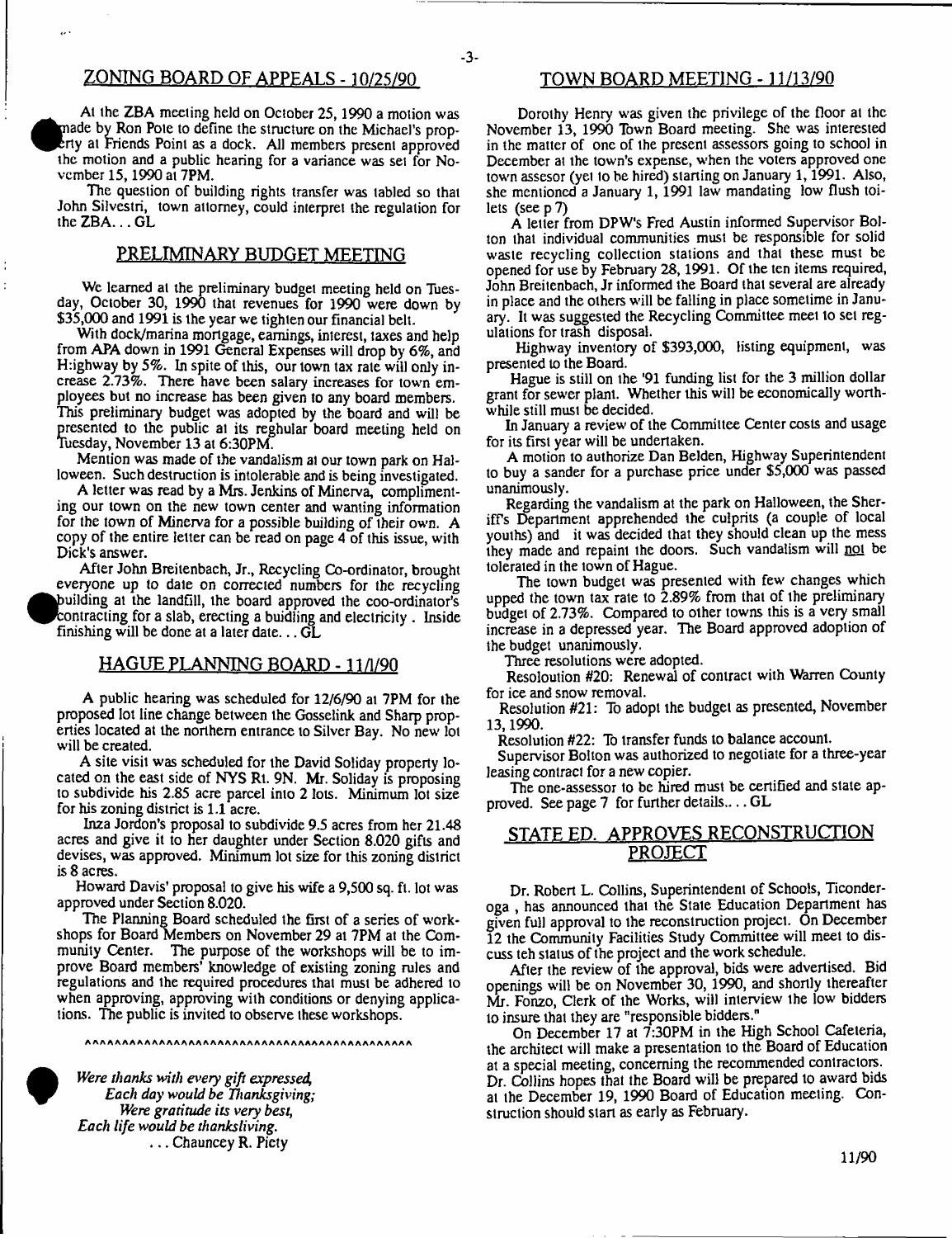#### TURN THE ADIRONDACKS BACK TO THE CHIPMUNKS

If a group called PAW (Protect Adirondack Wilderness) in Queens, NY get their way, we won't have any need to have planning boards within the Blue Line. PAW is proposing that **ALL** development in the Adirondacks be eliminated and that the 130,000 permanent residents be put to work returning the 6 million acres into a wilderness! SUG-GESTION: As a pilot project, Queens, being smaller and considered by many to be a jungle, could put its residents to work to return Queens to wilderness. NOTE: (Land classified as WILDERNESS prohibits the use of ALL motorized equipment.) AC

A LETTER TO SUPERVISOR BOLTON from Bill and Mary (Flynn) Jenkins, Blarney Castle on Irishtown Rd, Olmstedville, NY, dated Oct. 26 reads as follows:

"As I was writing to Stan Burdick tonight - the Square Dance caller from Ohio and Silver Bay, who called the weekly square dances at Hague last summer, I could not help but think of the good times and fun we had each week.

"Your Community Center is beautiful - the nicest, I believe, in the area.

"We desperately need a hall or Community Center in the town of Minerva! People admit there is a need and talk about it, but nobody seems to do anything about it. I would like to approach the Town Board on the subject but feel I should have information (first hand) to present to them.

" Perhaps you could and would answer a few of my questions. I am curious and interested. We congratulate you, the Town Board and all others who are responsible for such a fine building and your summer program.

" 1. Who drew up the plans, and who built it? Was it a local contractor? Was there volunteer labor?

"2. Approximately what did it cost? Was a portion of it paid for by a grant?

" 3. What rooms are there besides the hall where we danced?

" 4. Is there a kitchen, chairs, tables, etc. to accommodate dinners, etc.?

" 5. Can the hall be used by individuals or just civic or church groups?

"6. What is the fee charged?

" Answers to these questions would be most helpful and who knows - some day we "Minervaites" may boast of a fantastic Community Center, similar to Hague's.

A prompt reply will be greatly appreciated."

Editor's Note: This letter was read at the October Town Board meeting. Dick Bolton said he would give us a copy of the reply. I'm sure some of these questions were also in the minds of our local residents.

#### November 5,1990

"Dear Mr. & Mrs. Jenkins:

"Thank you for your complimentary letter of Oct. 26, regarding our Commnity Center. We are also equally as proud of our Center and it has already served us better than we had anticipated.

" I will answer your questions as they were outlined in your letter.

"1. Lincoln Logs of Chestertown, NY drew up the plans after our locally appointed Building Committee decided on the size of the rooms and what they were to be used for. Frank Collins Construction Company of Glens Falls was the principal contractor with the Town Board members acting as "Clerk of the Works." 90% of the inside painting was done with volunteer labor. There were also many other items that were associated with the building that were donated, etc: Furniture in the lobby, a truck to pick up the furnace and daily monotoring of the building activities. The size of the building is  $149'$  x 58'.

"2. The actual cost of the building was \$407,857.00 with no grant dollars.

"3. Other offices and besides the main room are: The Supervisor's Office, Town Clerk, Assessors, Zoning Administrator, Historian, Care, Records, Vault, Secretaries Office, Reception area, Justice , Courtroom, and a full basement which we plan to use for Boy Scout meetings and other organization meetings.

"4. There is a full kitchen which includes a range, pizza oven, grill, dishwasher, deep freeze and refrigerator which accommodate any local organizations' needs. The Fire Department uses the kitchen facilities for many of its fund raising activities. We purchased chairs and tables to accommodate a crowd of 500 people.

"5. The facilities at the Community Center may be used by any local group free of charge. The group using the facility must clean after using and restore to its original condition. There have been many monetary donations by local organizations. For outside organizations the fee  $is$  \$50.00.

"If I can be of further asssitance or if your group would like to tour our facility, please contact me."

Sincerely, Richard E. Bolton, Supervisor

### SECOND ANNUAL CHRISTMAS PARTY

Just a reminder that on Saturday, December 15 at 4PM we will hold our second annual Christmas party in the Community Center. Everyone in town is invited and we hope will attend. We have planned a program geared to young and old. Refreshments will be served, Santa will be here and our beautiful Christmas tree will be lighted. There will be door prizes.

We will be happy to accept food donations (cookies & finger sandwiches) and money donations from those who may wish to do so. For food donations, contact Fran Clifton, 543-6501; for other donations, Georgina Lindquist at 543-6095 or the Community Center 543-6161. If you plan to make a donation, please contact us before December 10... GL

#### SURPLUS FOOD

On Monday, December 3 there will be a surplus food distribution for SENIORS ONLY (60+) from 10AM to 1PM on a first come, first served basis. This will be held at the Community Center building.

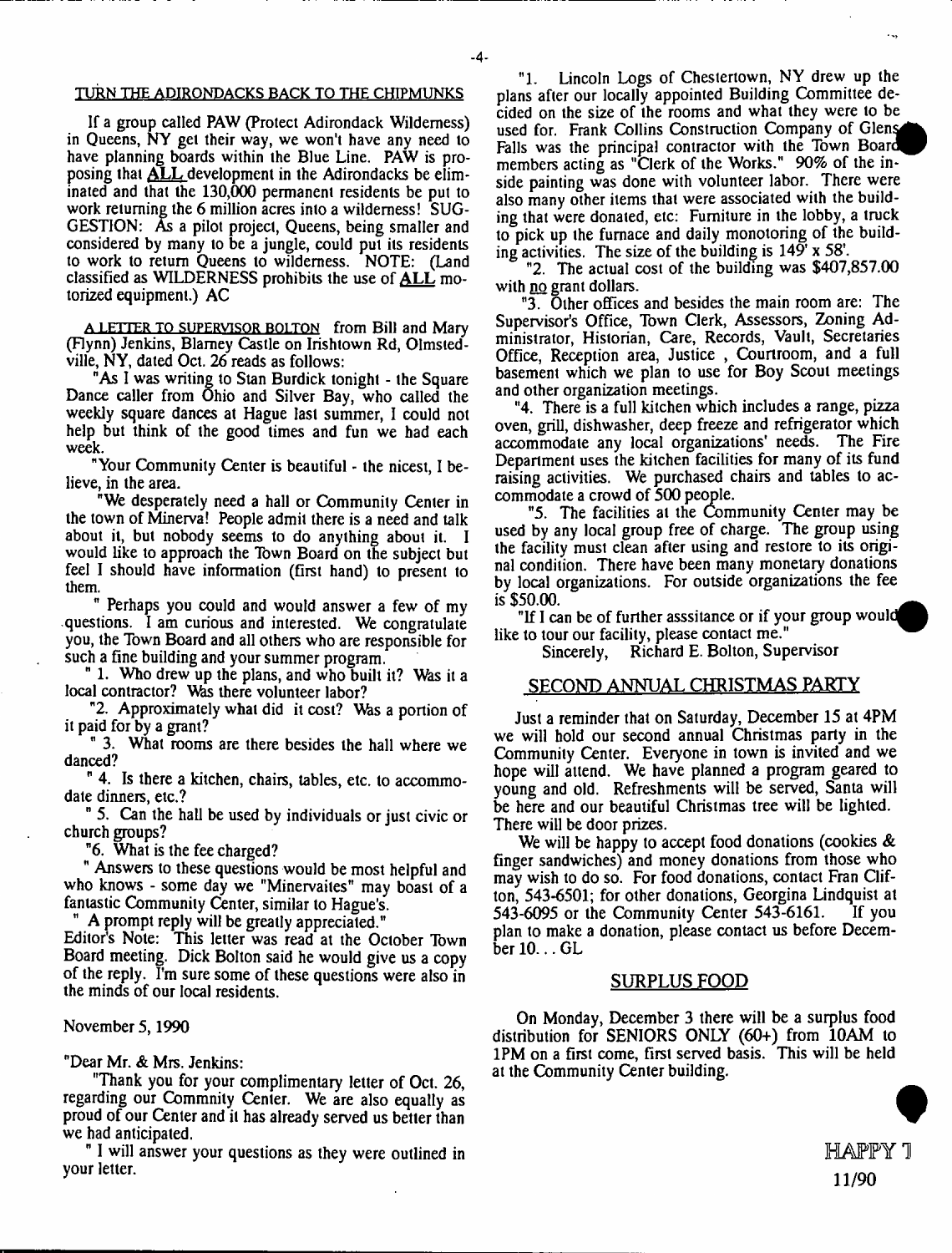#### MNTER HAS ARRIVED!!

Despile ihe large amount of rain we experienced in the past month, we have also encountered some of the most beautiful classic fall days too, complete with clear air, blue skies and warm sun.

The higher than normal temperatures lasted well into October and even November with Friday, October 12 reaching 82\* and Saturday, November 3 being 78\*. The first frost never happened until the night of Friday, October 19.

Even though the warmth linguered, we began to observe the struggle between fall and winter with the approach of bouts of extremely high winds, particularly during the third week of October and as recent as last Tuesday, November 6. Coinciding with the winds, large flocks of Canadian geese and other migratory birds were observed in formation headed south. Viewing the large Docks of birds is always exciting, but having them leave creates a pang of sorow from within.

The Hunters' Fuull Moon occured on Friday, November 2. Halloween through November 4 brought beautiful true Indian Summer days with Saturday, November 3 peaking at 78\*.

Rain, light winds and partial sun have dominated the week of November 5, and on Thursday morning the first traces of snow appeared on my car window! . . . Mary Lou Doulin Ed. Note: The first major snowfall of the season fell Saturday night - after Mary Lou had turned in her copy. It had rained buckets all day Saturday and turned to snow about 4PM. Sunday was sunny but very cold - too cold to melt the snow which was covering ice. Snowed again a couple inches on Sunday night and as I sit here typing away on Monday it looks like a blizzard out my window - very, very windy!

# OOPS! - OUR ERROR

We made a mistake in the telephone number of Katy Koenig last month. Katy is looking for fellow' bridge players. Her number is 543-6419 She is waiting to hear from you.

#### <u>U.P.S IN TICONDEROGA</u>

Did you know that UPS has established an office in , Ticonderoga? It is located at 100 Chalmplain Ave., South, under the NORSTAR Bank. This is certainly a very welcome addition to the business community. Along with UPS service, Tt Travel and Officenter offers Secretarial Services including Word Processing/typing, Mailing Lists, Telephone Lists - Labels, Spreadsheet and Database.

Their Communication Services include Facsimile, Telex/TWX, and Photo Copies. There is a notary public on hand and laminating is available.

Ti Havel, an integral part of the business, can take care of all your travel needs. Slop in and gel acquainted. Owners are Art Norton and Barbara Reid.

#### AMERICAN LEGION

The annual American Legion Christmas party will be held at Trout House Village. Please contact Dottie Henry or Audrey O'Brien to let them know' what goodies you plan to bring. (Otherwise, they will contact you!)



 $\mathfrak{I}$ J

> "A democracy cannot exist as a permanent form of government when the majority of the people discover they can *vote themselves largesse (generous benefits) from the public treasury." Scottish economist, Alexander Fraser Tytler, 1776. Tytler also said that the average lifespan of a democracy is 200 years.*

# HAGUE CHAMBER OF COMMERCE SPONSORS SENIOR CITIZEN OF THE YEAR

In early spring of 1990, the president of Hague's Senior Citizen Club approached the Chamber to consider establishing an annual award to an outstanding Hague senior citizen. Accordingly, the Hague Chamber of Commerce unanimously aproved the sponsorship of the Hague Senior Citizen of the Year Award to recognize outstanding comunity participation and contributions of the town's older citizens.

A Selection Computtee, made up of representatives from several Hague organizations, and chaired by the Hague Chamber of Commerce and co-chaired by the Hague Town Supervisor, shall meet in mid-November of each year to review the nominations and to make the annual selection.

The following organizations shall be asked to provide representation on The Senior Citizen of the Year Award Selection Committee:

The Hague Chamber of Commerce

The Hague Senior Citizens Club

Tbe Hague Fish and Game Club

The Hague Fire Department

The selection committee shall:

-select their meeting time and place.

-establish procedures to publicize the event.

-review selections and vote on the candidates.

-select an appropriate time and location for the award ceremony

The nane of the award winner shall be kept in secret until presentation.

The type of award shall be an engraved plaque.

Any long term Hague senior citizen shall be eligible for nomination for the Annual Hague Chamber of Commerce Senior Citizen of the Year Award.

Any year round Hague resident may nominate a candidate for the Hague Senior Citizen of the Year Award. Nominations shall be submitted in writing to the Selection Committee. The written submission shall include the nominee's name, address, a brief biography, and the reasons why the candidate should be considered as the recipient of the Hague Senior Citizen of the Year. All nominations must be signed by the originator and mailed to:

Hague Chamber of Commerce

Attn: Selection Committee

Hague, NY 12836

Nominations must be postmarked no later than November 23, 1990.

# CHAMBER CHRISTMAS PARTY

will be held on Wednesday, December 12 at Trout House Village for all Hague Chamber of Commerce members. Cocktails will be served at 6PM and dinner at 7PM.

#### NEW MOTEL IN TICONDEROGA

With much fanfare and advanced publicity, the 759th Super 8 Motel held its grand opening on November 8, to w'hich the entire community was invited. The motel opened for business in mid-September. Located just behind McDonald's Restaurant, it boasts 39 rooms, with either king or two double beds. A conference room which would hold approximately 40 people will be available for a small fee. Cribs are free and rollaway beds are available for an additional fee. Hot coffee, tea or hot chocolate are offered in the A.M. along with the morning newspaper. Vending machines are locaied on the first floor at the end of the hall. Two rooms are equipped for handicapped. VIP and AARP 10% discounts are available.  $11/90$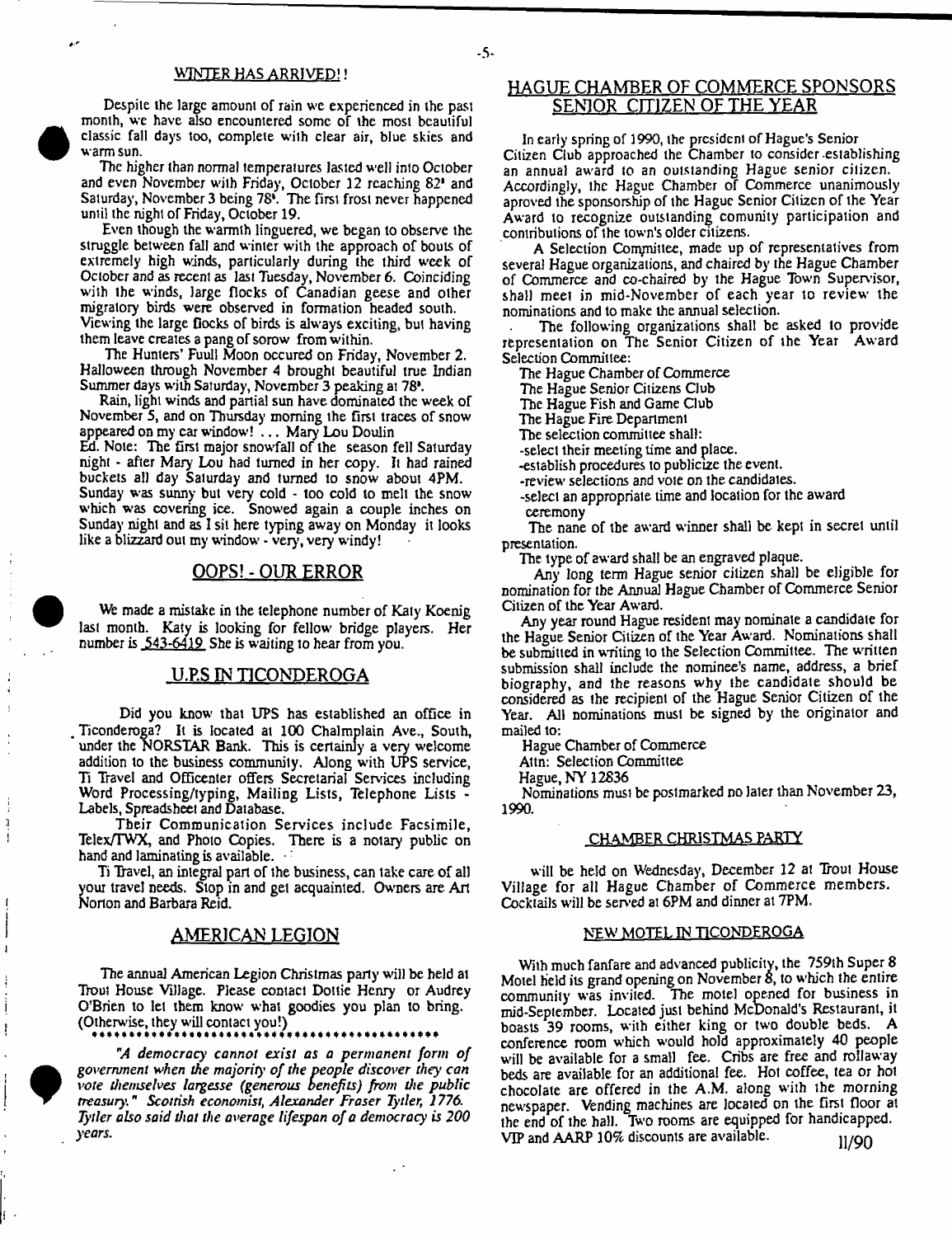#### FRIENDS OF THE LIBRARY

Friends of the Library is a group of book-lovers from all communities which depend on and use the Black Watch Memorial Library in Ticonderoga. Everyone is invited to join the Friends to help them in the library' aims: to increase and encourage delight in reading; to make a wide range of books available to readers not only at our own Black Watch Library, but through inter library loans. This system offers us the opportunity to borrow titles from member libraries with larger resources. Friends of the Library also has been instrumental in helping to secure a series of evening speakers this season Next program in the series is November 28 at 7:30PM in the library when Robert Buckeye, curaior of the Middlebury College Library will discuss Rope of Gold.. All readers and lovers of books are urged to remember The Friends of the Library (Black Watch Memorial) when making Christmas checks. Individual memberships are only \$5.00. These may be sent to Kate or Stan Vickers, Black Point Rd., Ticonderoga, NY 12883.

#### CHURCH WOMEN UNITED

World Community Day Service was conducted on November 9 at The Church of the Blessed Sacrament where Father Rich Broderick spoke the Welcome . Rachel Batchelder at the organ and the Rev. Deadra Johns pastor of the Putnam United Presbyterian Church led the hymns. Margaret MacIntyre emphasized the theme of WFJ (Women for Justice) by describing the roll of five strong women from the Bible. Their deeds and courage have come down in Bible stories to illustrate the power of women standing for justice against any odds. Several readers chose Scripture readings that also emphasized the theme of Peace and of Justice. Margaret MacIntyre introduced a young woman, Kim Nguyen, who with her family fled North Vietnam when the Communists were seizing power. She described tbe flight of her father, mother, sisters and brothers by boat and their subsequent arrival in this country, settling in Philadelphia, Kim already had a knowledge of English but had sought out Literacy Volunteers in order to improve her pronunciation. Recently she has come to live in Ticonderoga with her husband who is employed by IP. In answer to questions she stressed the emphasis that the Vietnamese placed on the importance of education and on close family life. This particularly includes reverance for one's parents with a deep sense of responsibility for them as they come into old and dependent age. Without exception, the women listening were reminded of how once both of these were an integral part of American life and standards. All agreed that it is difficult and depressing to see these values eroding and that it is urgent to find ways to rekindle them.

Church Women United is a branch of both national and international Church Women United . Tbe new president of the local branch will be Ursula Montbriand of Hague

#### **MEMORY TREE**

A memory tree will be placed in the lobby of the Community Center. Lights, costing \$1.00 each will be lit in memory of, or in appreciation of those whom we would like to honor. Your donation (with name) may be sent to Imogene Frasier, Hague, or to the Community Center.

#### PLANETARIUM SHOW

On December 4 David Rutkowski, Planetarium Director will present the Star of Bethlehem Show. Doors open at 7PM. Show begins at 7:30PM. No Admission Charge. The planetarium is located in the Ticonderoga High School.

# CHAMPLAIN VALLEY CHORALE AND CARILLON GARDEN CLUB JOIN TALENTS

On Sunday, December 9 at 4PM, the Ticonderoga area residents will be in for a treat, when they hear The Champlain Valley Chorale present its annual Christmas concert. Under the baton of Rachel Batchelder and accompanied on the piano by Beverly Hudak and on the organ by Grace Trombley, the chorus will be singing such old favorites as "Have Yourself a Merry Little Christmas", "Adeste Fideles", a medley of familiar carols and Handel's "Hallelujah." The chorus will also be singing "The Shepherd's Chorus" from Menotti's "Amahl and the Night Visitors." This will include special soloists and a dance interlude. Included in the program will be the First United Methodist Church Handbell Choir, a children's chorus and special music by Harpist Joyce Mouradian.

And as though that wasn't enough, The Carillon Garden Club will have special displays of wreaths and Christmas table decorations in the social hall after the concert, where delightful refreshments will be served.

For a very enjoyable early evening (or late afternoon), come and see for yourself what these two talented groups can do when they get together. Time - 4PM. Place - United Methodist Church, Ticonderoga. A free will offering will be accepted.  $\ldots$  DJH

# FYI

The Lake George Park Commission is in the process of collecting data to revise an overall storm water plan for the town of Hague. The young lady you see driving a car with the official NYS insignia, is Loretta Thomas.

She can be reached for further information at the offices of the LGPC, 668-9347. M

# SAND AVAILABLE FOR SENIORS

Dan Belden, Highway Supervisor has announced that he will be able to deliver sand to seniors in Hague before Thanksgiving.. Seniors must supply their own barrels (or containers). This is a service the Highway Department offers every year, but is only available until Thanksgiving. Please call the Tbwn Office, 543-6161 if you need this service.

# VETERANS *AFFAIRS'*

The State's Alternative Real Property Tax Exemption - enacted in 1984 as a benefit with a  $10$ -year expiration date  $-$  is now permanent.

Under the State's Alternate Property Tax Exemption Law, veterans (and spouses) may be eligible for up to a maximum 75% exemption on taxes levied against their primary residence in communities that enacted the statute.

The law provides for a 15% exemption for wartime service, another 10% for combat duty, and an additional exemption equal to half of any service-connected disability rating.

For information contact the VA representative who is in the Town Center every Thursday at 11:30AM.

#### YOU KNOW ITS FALL WHEN

Your neighbor, the one who irons her husbands underwear and makes her own potato chips, lets you know that she's already finished her Christmas shopping.. . . and

The dog is the only one sleeping out in the children's tent at night.

11/90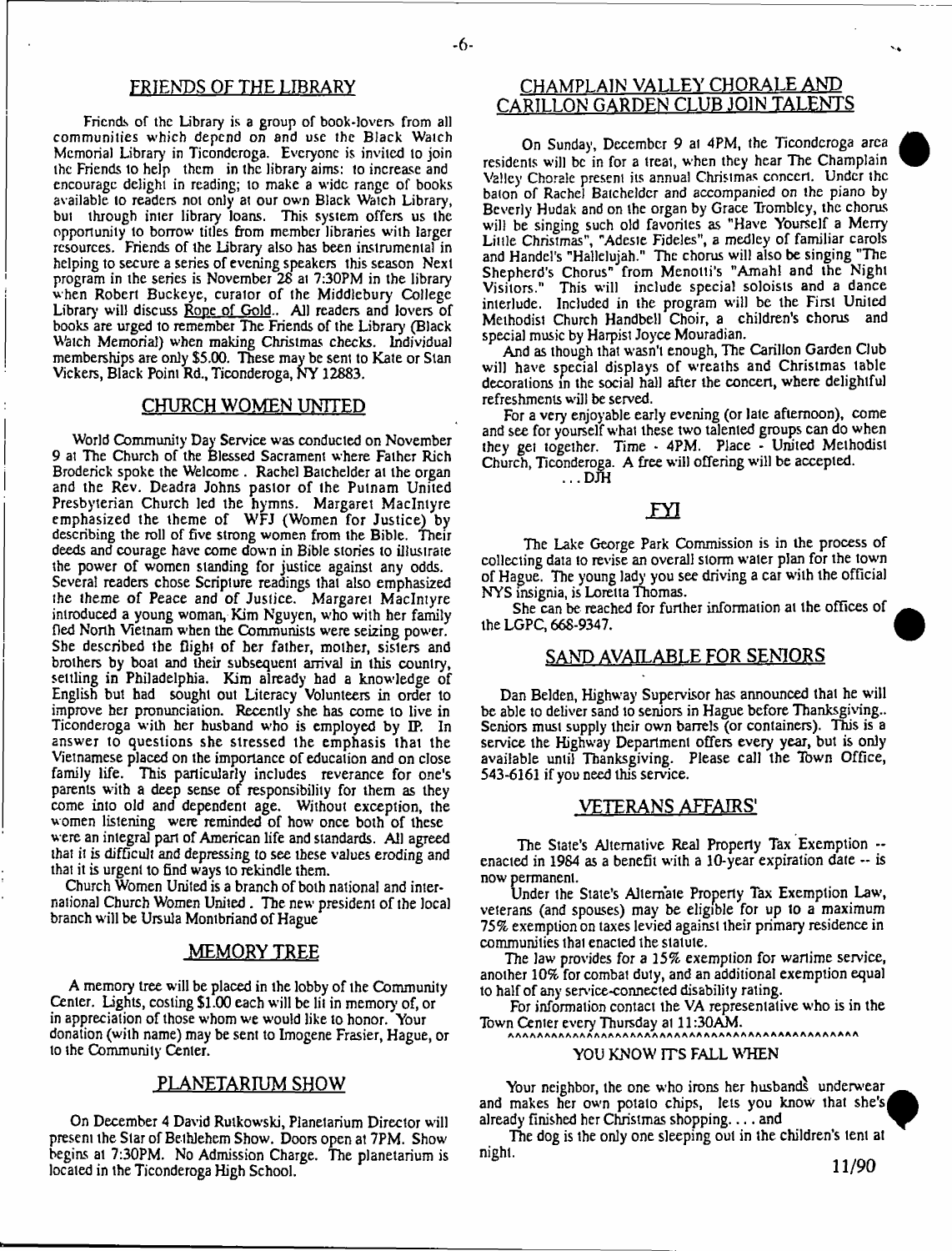#### SOUNDINGS

ORN - A girl, Kelly Ilise, to David and Sue Marshall, in Falls hurch, VA on October 17,1990. Proud grandparents are Bob and Sally Marshall, Pine Cove and Schenectady, NY (Dataw Island, SC after Dec. 1)

BORN - A girl, Emily Ann, to Glenn and Robin (Wotton) Faraone in Jacksonville, FL on October 17,1990. Maternal grandparents are Betty and Bob Wotton, Forest Bay, Hague and Largo, FL.

BORN - A girl, Mara Michelle, to Meg (Laundree) and Thomas Haskell, New Hague Road, on October 17. Proud grandparents are Ray and Mary Laundree, Hague.

BORN - A boy, Aaron George, to Valerie (May) and Peter Lawrence, New Hague Road, on November 9. Grandparents are George and Ida May, Hague.

BORN - A girl, Elizabeth Ann, to Michael and Mary Ann Meade, Mahopac, NY. Elizabeth has three older brothers and a very proud grandma, Laura Meade, Hague.

MAUREEN DENNO, daughter of Mr. & Mrs. Bernard Denno, Hague, has been accepted for admission at Champlain College, Burlington, VT where she will major in early childhood education.

WILLIAM E. BODNAR, III, has graduated from Technical Training at Sheppard Air Force Base in Texas and will be stationed in Ramstein, Germany for four years. He is the grandson of William and Lillian Bodnar, Pine Cove Rd, Hague.

# <u>TICONDEROGA HIGH SCHOOL</u> HONOR ROLL

The following Hague students have been listed on the first marking period honor roll for Ticonderoga High School: First Honors: TREVA BRAISTED, ELIZABETH DEFRAN-CO, TONY DEFRANCO, CAROLYN DYKSTRA Second Honors: LISA COBB, RICHARD COBB, AUSON LACOURSE,RACHEL MARTINO, JENNI OWENS, MI-CHELLE WATERS, VICKIE WATERS.

Our congratulations to all of you. Keep up the good work!

### FALL SPORTS ROSTER

The following Hague students have been participating in the fall sports program at Ticonderoga High School.: Varsity Football: DANIEL DORSETT Varsity Cross Country: TONY DEFRANCO Varsity Gymnastics: LIZ DEFRANCO Varsity Soccer: Lea Porter

### HAGUE FIRE DEPARTMENT

5 calls 721/2 man hours



Through a grant from the International Paper Company Foundation, the Hague Fire Department received \$500 which will help the Fire Department with an additional portable water pump. The pump will be used to supply water to the department's vehicle at fire scenes. The grant was awarded based on the recommendations of the Ticonderoga mill volunteers of International Fund Committee. An Belden, a mill employee and 36-year volunteer with the HFD submitted the application.

# COLD WATER CANYON TREE FARM

The Cold Water Canyon Christmas Tree Farm, owned and operated by Dick and Rena Dykstra, are open for those who like to choose and cut their own Christmas tree. The driveway to the farm is located at the end of West Hague Road, where it intersects with New Hague Road. For information, call 543-6535.

# OLDEST AMERICAN BATTLESHIP FOUND UNDER LAKE

Thanks to Chronicle reader Gerald Foster, we have a clipping from The Sunday Star-Ledger, Oct. 7, 1990 - Newark, NJ .:

While combing the bottom of Lake George with a sonar one day last summer, a research team spotted what one historian has called the oldest American-made battleship remains ever discovered.

You will not be able to find out just where this is located because Joseph Zarzynski and his Lake George Bateaux and Radeau Research Team only go to the spot in the very early morning or very late at night. They make decoy runs to other parts of the lake, just in case someone might be watching.

The ship is called a radeau, used by the British during their pre-Revolutionary War battles with the French for control of the American colonies. New York State has been asked to protect the radeau and to declare the underwater ship graveyard a national historic site.

It is unlikely that the ship will ever be raised, since it would be a multimillion dollar job with no guarantee of success.

Except for some fishing line snagged on the ship and two cannon pons that have fallen off, the ship seems to be none the worse for two centuries of wear.

The worst fears of the researchers are for somebody to drop an anchor on it, or for someone to vandalize it. The ship should help enlighten researchers about the naval campaign.

# LOW FLUSH TOILETS ARE NOW A THING OF THE PRESENT

In a recent interview with Jack Reynolds, proprietor of Indian Kettles Restaurant, he expressed his concern for the tremendous volume of water we Americans consume. Much of this water is needlessly flushed down our toilets.

Until last spring Jack had not heard about water saving toilets but a local plumber informed him that they would save an incredible amount of water in his restaurant so Jack had three installed in the restrooms there and one in his home. He said "THEY REALLY WORK!"

Since toilets place a major demand on water supply and sewage systems - accounting for an estimated 40% of residential water usage - it's easy to see how ULF (ultra-low-flush) toilets offer an effective and attractive opportunity for owner/ developers, contractors, builders and homeowners. ULF toilets are designed to cut the water consumption of conventional toilets by 60-70 percent. Water supply demand is substantially reduced and existing sewage facilities are not being pushed beyond their capacities. Similar advantages are offered for water well and septic system applications.

All the above points will be moot, when the NYS plumbing fixtures law goes into effect in 1991. It requires that all toilets sold or installed in the state starting in 1991 be the waterconserving type, using no more than 1.6 gallons per flush.

The new toilets will mean long-term savings for consumers and local governments as well as increased flexibility in water resource management. Since they cost in the neighborhood of \$250-\$300, they pay for themselves in a short lime (particularly if you have a holding  $lanh$ !),  $\ldots$  DJH

11/90